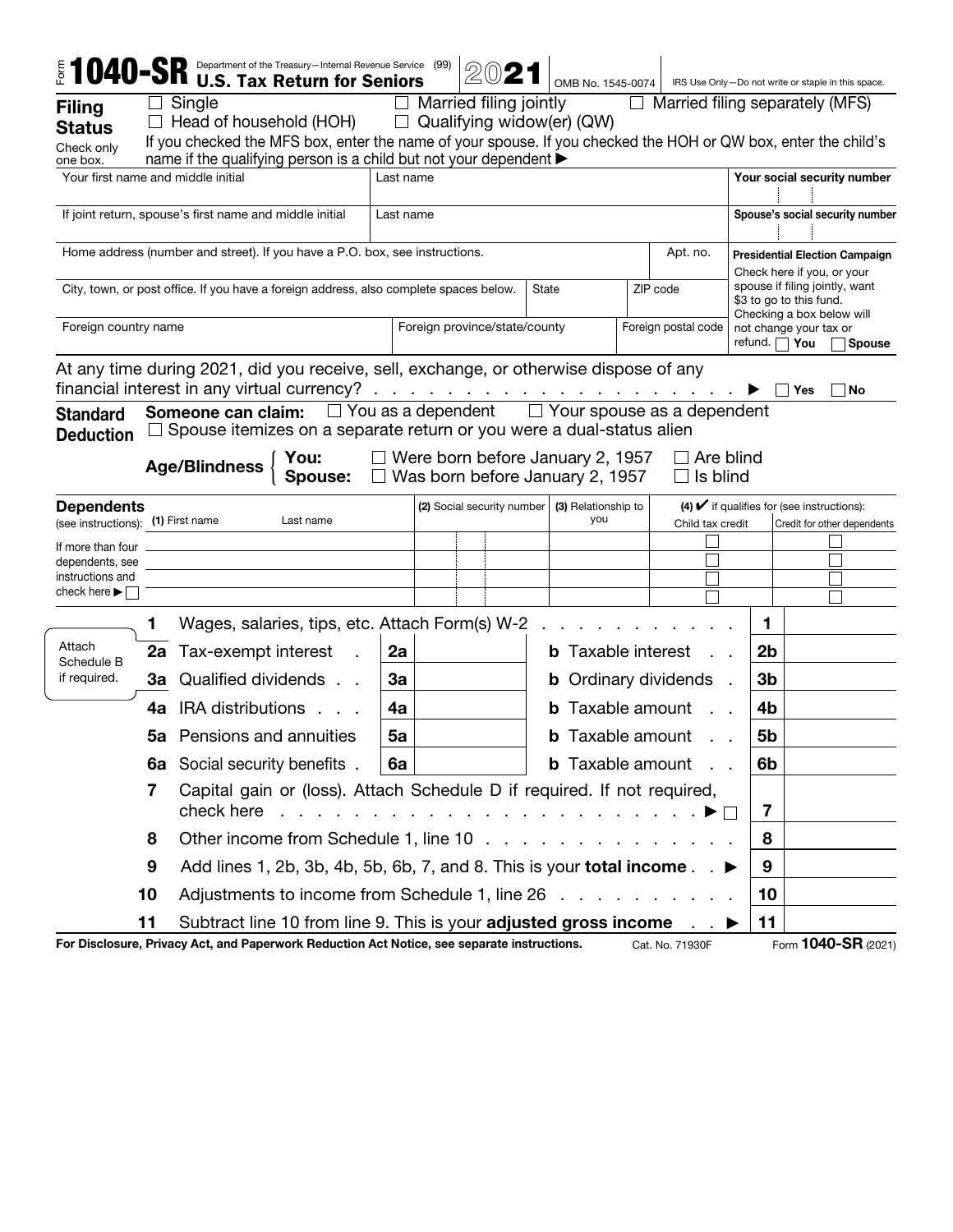| <b>Standard</b><br>Deduction<br>See Standard                |                                                                                                                                       | 12a Standard deduction or itemized deductions (from<br>Schedule A) $\ldots$ $\ldots$ $\ldots$ $\ldots$ $\ldots$ $\ldots$ $\ldots$                                                                           | 12a |     |  |  |  |
|-------------------------------------------------------------|---------------------------------------------------------------------------------------------------------------------------------------|-------------------------------------------------------------------------------------------------------------------------------------------------------------------------------------------------------------|-----|-----|--|--|--|
| <b>Deduction Chart</b><br>on the last page<br>of this form. |                                                                                                                                       | <b>b</b> Charitable contributions if you take the standard<br>deduction (see instructions) $\ldots$ $\ldots$ $\ldots$ $\ldots$ $\ldots$                                                                     | 12b |     |  |  |  |
|                                                             |                                                                                                                                       | <b>c</b> Add lines 12a and 12b $\ldots$ $\ldots$ $\ldots$ $\ldots$ $\ldots$ $\ldots$ $\ldots$                                                                                                               |     | 12c |  |  |  |
|                                                             | 13                                                                                                                                    | Qualified business income deduction from Form 8995 or Form 8995-A.                                                                                                                                          |     | 13  |  |  |  |
|                                                             | 14                                                                                                                                    | Add lines 12c and 13                                                                                                                                                                                        |     | 14  |  |  |  |
|                                                             | 15                                                                                                                                    | Taxable income. Subtract line 14 from line 11. If zero or less, enter -0-.                                                                                                                                  |     | 15  |  |  |  |
|                                                             | 16                                                                                                                                    | Tax (see instructions). Check if any from:                                                                                                                                                                  |     |     |  |  |  |
|                                                             |                                                                                                                                       | <b>1</b> $\Box$ Form(s) 8814 <b>2</b> $\Box$ Form 4972 <b>3</b> $\Box$ <b></b>                                                                                                                              |     | 16  |  |  |  |
|                                                             | 17                                                                                                                                    |                                                                                                                                                                                                             |     | 17  |  |  |  |
|                                                             | 18                                                                                                                                    | Add lines 16 and 17                                                                                                                                                                                         | 18  |     |  |  |  |
|                                                             | 19                                                                                                                                    | Nonrefundable child tax credit or credit for other dependents from                                                                                                                                          |     |     |  |  |  |
|                                                             | 20                                                                                                                                    |                                                                                                                                                                                                             |     | 20  |  |  |  |
|                                                             | 21                                                                                                                                    |                                                                                                                                                                                                             |     | 21  |  |  |  |
|                                                             | 22                                                                                                                                    | Subtract line 21 from line 18. If zero or less, enter -0-                                                                                                                                                   | 22  |     |  |  |  |
|                                                             | 23                                                                                                                                    | Other taxes, including self-employment tax, from Schedule 2, line 21                                                                                                                                        | 23  |     |  |  |  |
|                                                             | 24                                                                                                                                    | Add lines 22 and 23. This is your <b>total tax</b> $\ldots$ $\ldots$ $\ldots$ $\ldots$                                                                                                                      |     | 24  |  |  |  |
|                                                             | 25                                                                                                                                    | Federal income tax withheld from:                                                                                                                                                                           |     |     |  |  |  |
|                                                             | a                                                                                                                                     | $Form(s) W-2$ .                                                                                                                                                                                             | 25a |     |  |  |  |
|                                                             | b                                                                                                                                     | Form(s) $1099$                                                                                                                                                                                              | 25b |     |  |  |  |
|                                                             | C                                                                                                                                     | Other forms (see instructions) 25c                                                                                                                                                                          |     |     |  |  |  |
|                                                             |                                                                                                                                       |                                                                                                                                                                                                             |     | 25d |  |  |  |
|                                                             | 26                                                                                                                                    | 2021 estimated tax payments and amount applied from 2020 return                                                                                                                                             |     | 26  |  |  |  |
| If you have<br>a qualifying                                 |                                                                                                                                       | 27a Earned income credit (EIC)                                                                                                                                                                              | 27a |     |  |  |  |
| child, attach<br>Sch. EIC.                                  |                                                                                                                                       | Check here if you were born after January 1, 1998,<br>and before January 2, 2004, and you satisfy all the<br>other requirements for taxpayers who are at least<br>age 18 to claim the EIC. See instructions |     |     |  |  |  |
|                                                             |                                                                                                                                       | 27b<br><b>b</b> Nontaxable combat pay election.                                                                                                                                                             |     |     |  |  |  |
|                                                             |                                                                                                                                       | 27c<br>c Prior year (2019) earned income.                                                                                                                                                                   |     |     |  |  |  |
|                                                             | 28                                                                                                                                    | Refundable child tax credit or additional child tax<br>credit from Schedule 8812                                                                                                                            | 28  |     |  |  |  |
|                                                             | 29                                                                                                                                    | American opportunity credit from Form 8863, line 8.                                                                                                                                                         | 29  |     |  |  |  |
|                                                             | 30                                                                                                                                    | Recovery rebate credit. See instructions                                                                                                                                                                    | 30  |     |  |  |  |
|                                                             | 31                                                                                                                                    | 31                                                                                                                                                                                                          |     |     |  |  |  |
|                                                             | Add lines 27a and 28 through 31. These are your total other payments<br>32<br>and refundable credits<br>and the company of the second |                                                                                                                                                                                                             |     |     |  |  |  |
|                                                             | 33                                                                                                                                    | Add lines 25d, 26, and 32. These are your total payments                                                                                                                                                    | 33  |     |  |  |  |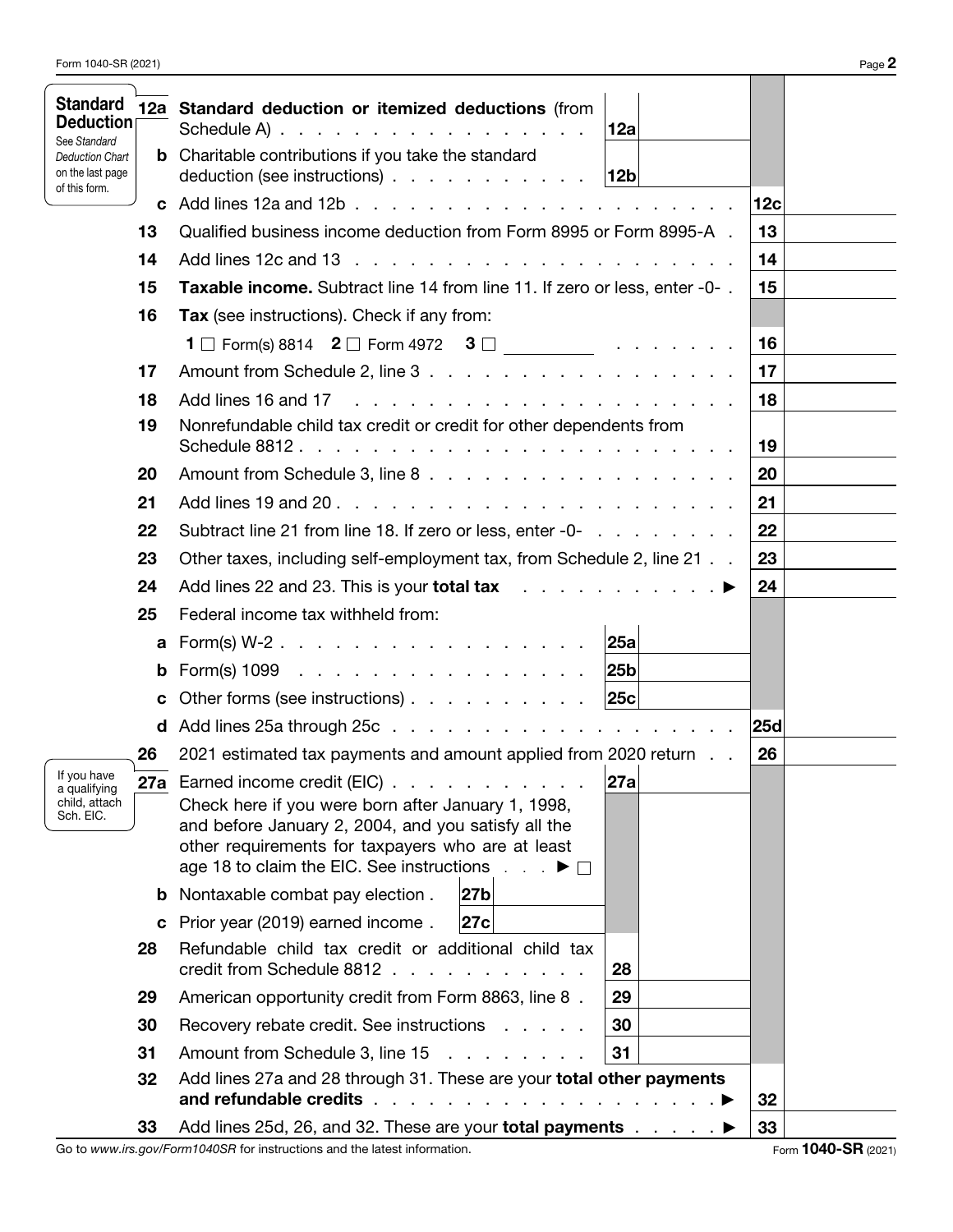| Form 1040-SR (2021)                                                    |                                                        |                                                                                                                                                                                                                                                                                                                                                        |                      |               |                                              |              |                                                                                 |                                                                          |                | Page $3$      |
|------------------------------------------------------------------------|--------------------------------------------------------|--------------------------------------------------------------------------------------------------------------------------------------------------------------------------------------------------------------------------------------------------------------------------------------------------------------------------------------------------------|----------------------|---------------|----------------------------------------------|--------------|---------------------------------------------------------------------------------|--------------------------------------------------------------------------|----------------|---------------|
| <b>Refund</b>                                                          | 34                                                     | If line 33 is more than line 24, subtract line 24 from line 33. This is the<br>amount you overpaid.                                                                                                                                                                                                                                                    |                      |               | and the contract of the contract of the con- |              |                                                                                 | 34                                                                       |                |               |
| Direct deposit?<br>See<br>instructions.                                |                                                        | 35a Amount of line 34 you want refunded to you. If Form 8888 is attached,<br>check here<br>35a                                                                                                                                                                                                                                                         |                      |               |                                              |              |                                                                                 |                                                                          |                |               |
|                                                                        | ►b.                                                    | $\triangleright$ <b>c</b> Type:<br>Routing number<br>Checking<br>Savings                                                                                                                                                                                                                                                                               |                      |               |                                              |              |                                                                                 |                                                                          |                |               |
|                                                                        | ►d                                                     | Account number                                                                                                                                                                                                                                                                                                                                         |                      |               |                                              |              |                                                                                 |                                                                          |                |               |
|                                                                        | 36                                                     | Amount of line 34 you want applied to your 2022<br>estimated tax ▶                                                                                                                                                                                                                                                                                     |                      |               |                                              | 36           |                                                                                 |                                                                          |                |               |
| Amount 37<br><b>You Owe</b>                                            |                                                        | Amount you owe. Subtract line 33 from line 24. For details on how to<br>pay, see instructions                                                                                                                                                                                                                                                          |                      |               | <u>na karatana ana ana ana ana an</u>        |              |                                                                                 | 37                                                                       |                |               |
|                                                                        | 38                                                     | Estimated tax penalty (see instructions) $\ldots$ $\ldots$                                                                                                                                                                                                                                                                                             |                      |               |                                              | 38           |                                                                                 |                                                                          |                |               |
| <b>Third Party</b><br><b>Designee</b>                                  |                                                        | Do you want to allow another person to discuss this return with the IRS? See<br>instructions<br>$\mathcal{L}$ . The set of the set of the set of the set of the set of the set of the set of $\blacktriangleright$<br>Designee's                                                                                                                       |                      | Phone         |                                              |              | Yes. Complete below.<br>Personal identification                                 |                                                                          | $\blacksquare$ | <b>No</b>     |
| <b>Sign</b><br><b>Here</b>                                             |                                                        | name $\blacktriangleright$<br>Under penalties of perjury, I declare that I have examined this return and accompanying schedules and statements, and to the best of<br>my knowledge and belief, they are true, correct, and complete. Declaration of preparer (other than taxpayer) is based on all information<br>of which preparer has any knowledge. |                      | no.           |                                              | number (PIN) |                                                                                 |                                                                          |                |               |
| Joint return?<br>See instructions.<br>Keep a copy for<br>your records. |                                                        | Your signature                                                                                                                                                                                                                                                                                                                                         |                      | Date          | Your occupation                              |              | If the IRS sent you an Identity<br>Protection PIN, enter it here<br>(see inst.) |                                                                          |                |               |
|                                                                        | Spouse's signature. If a joint return, both must sign. |                                                                                                                                                                                                                                                                                                                                                        |                      | Date          | Spouse's occupation<br>(see inst.)           |              |                                                                                 | If the IRS sent your spouse an<br>Identity Protection PIN, enter it here |                |               |
|                                                                        | Phone no.                                              |                                                                                                                                                                                                                                                                                                                                                        |                      | Email address |                                              |              |                                                                                 |                                                                          |                |               |
| <b>Paid</b><br><b>Preparer</b>                                         |                                                        | Preparer's name                                                                                                                                                                                                                                                                                                                                        | Preparer's signature |               |                                              | Date         | <b>PTIN</b>                                                                     |                                                                          | Check if:      | Self-employed |
| <b>Use Only</b>                                                        | Firm's name ▶                                          |                                                                                                                                                                                                                                                                                                                                                        |                      |               |                                              |              |                                                                                 | Phone no.                                                                |                |               |
|                                                                        | Firm's address ►                                       |                                                                                                                                                                                                                                                                                                                                                        |                      |               |                                              |              | Firm's EIN ▶                                                                    |                                                                          |                |               |

Go to *www.irs.gov/Form1040SR* for instructions and the latest information. The state of the latest information control of the latest information.